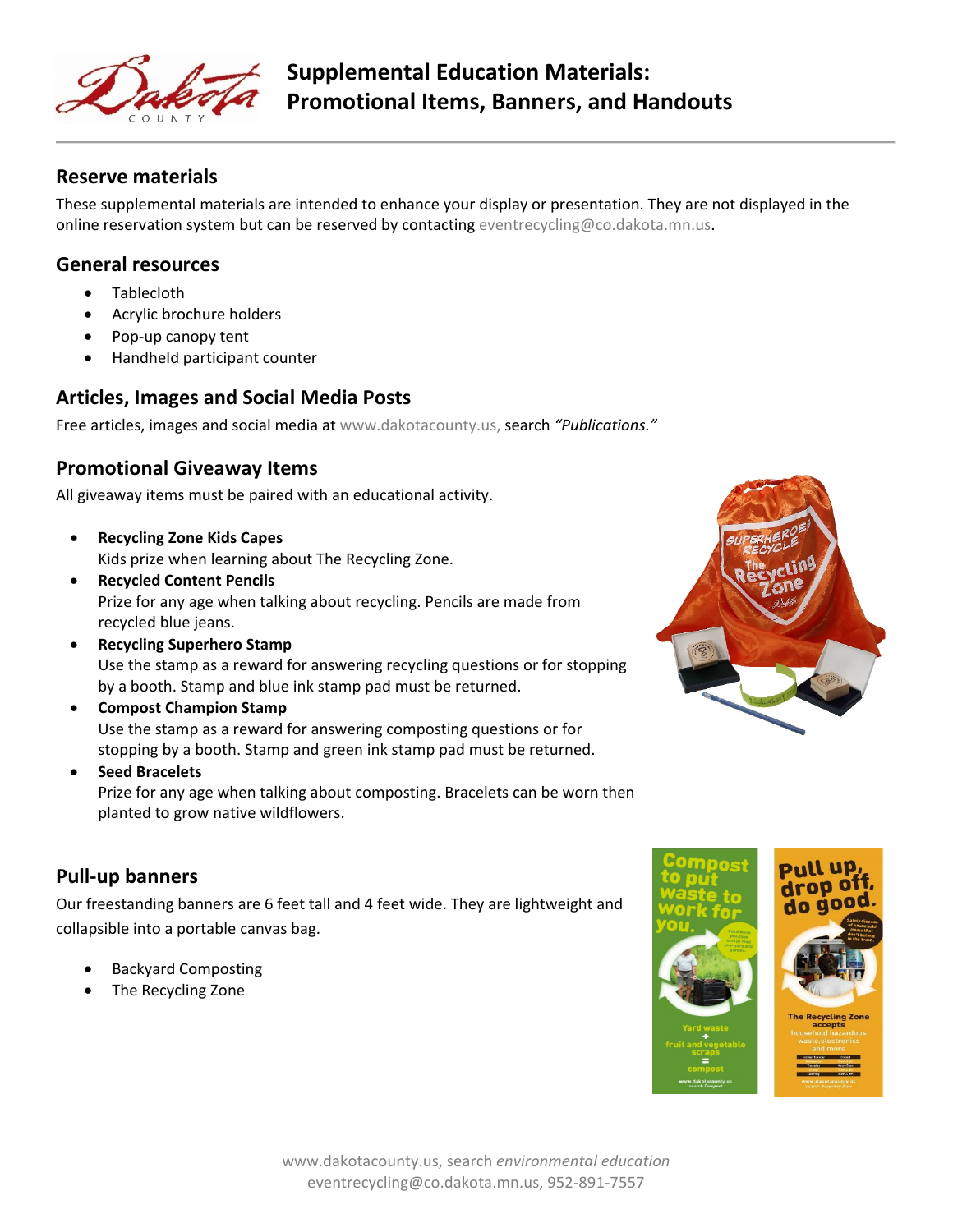# **Print resources**

| <b>Recycling &amp; Waste Reduction</b>                    |                                                                             |                         |                                                                                        |  |  |
|-----------------------------------------------------------|-----------------------------------------------------------------------------|-------------------------|----------------------------------------------------------------------------------------|--|--|
|                                                           | <b>What Goes Where Guide</b><br>Home recycling information that             | Hold the Mail           | <b>Hold the Mail</b><br>Created by Hennepin County.                                    |  |  |
|                                                           | includes how to get rid of large<br>items, organics and hazardous<br>waste. |                         | Simple steps to reduce unwanted<br>mail.<br>Download                                   |  |  |
|                                                           | Download                                                                    |                         |                                                                                        |  |  |
| <b>WE RECYCLE</b>                                         | <b>Recycling at Home Cling</b>                                              | $\mathsf{FLX}$ Tclinics | <b>Fix-It Clinic Flyer</b>                                                             |  |  |
|                                                           | Available in English and Spanish<br>Lists what can be recycled in           |                         | A list of the upcoming Fix-It<br>Clinics to get items fixed for free.                  |  |  |
|                                                           | Dakota County. Can be stuck and<br>re-stuck to any surface.                 |                         | Download                                                                               |  |  |
|                                                           | Download - English                                                          |                         |                                                                                        |  |  |
|                                                           | Download - Spanish                                                          |                         |                                                                                        |  |  |
| <b>Household Hazardous Waste &amp; Toxicity Reduction</b> |                                                                             |                         |                                                                                        |  |  |
|                                                           | <b>The Recycling Zone</b>                                                   | <b>Drop your meds</b>   | <b>Medication Disposal</b>                                                             |  |  |
| Rečvcling                                                 | Describes what items are<br>accepted at The Recycling Zone.<br>Download     |                         | Available in English and Spanish<br>Includes how and where to drop<br>off medications. |  |  |
|                                                           |                                                                             |                         | Download - English<br>Download - Spanish                                               |  |  |
|                                                           | <b>Green Cleaning Recipes</b>                                               |                         | <b>Burning Garbage is Illegal</b>                                                      |  |  |
|                                                           | Created by Hennepin County.<br>Learn how to make your own                   |                         | Describes why burning trash is<br>bad and what to do instead.                          |  |  |
|                                                           | cleaners.                                                                   |                         | Download                                                                               |  |  |
|                                                           | Download                                                                    |                         |                                                                                        |  |  |
| <b>Wasted Food Prevention</b>                             |                                                                             |                         |                                                                                        |  |  |
| .<br>Andrewing Maria and Artists                          | <b>Food Smarts: Kitchen</b><br>Inventory                                    |                         | <b>Food Smarts: Track What</b><br><b>You Toss</b>                                      |  |  |
|                                                           | A worksheet to track what foods                                             |                         | A worksheet to understand what                                                         |  |  |
|                                                           | you have in the freezer, fridge,<br>and pantry.                             |                         | food you throw away and why.<br>Download                                               |  |  |
|                                                           | Download                                                                    |                         |                                                                                        |  |  |
| <b>FOOD</b><br><b>KEEP IT FRESH!</b>                      | <b>Food Smarts: Food Storage</b><br>Guide                                   |                         | <b>Food Smarts: Meal Planner</b>                                                       |  |  |
|                                                           | A folded handout that shows                                                 |                         | A worksheet to practice weekly<br>meal planning.                                       |  |  |
|                                                           | how to store fruits and                                                     |                         | Download                                                                               |  |  |
|                                                           | vegetables to last longer.<br>Download                                      |                         |                                                                                        |  |  |

www.dakotacounty.us, search *environmental education* [eventrecycling@co.dakota.mn.us,](mailto:eventrecycling@co.dakota.mn.us) 952-891-7557